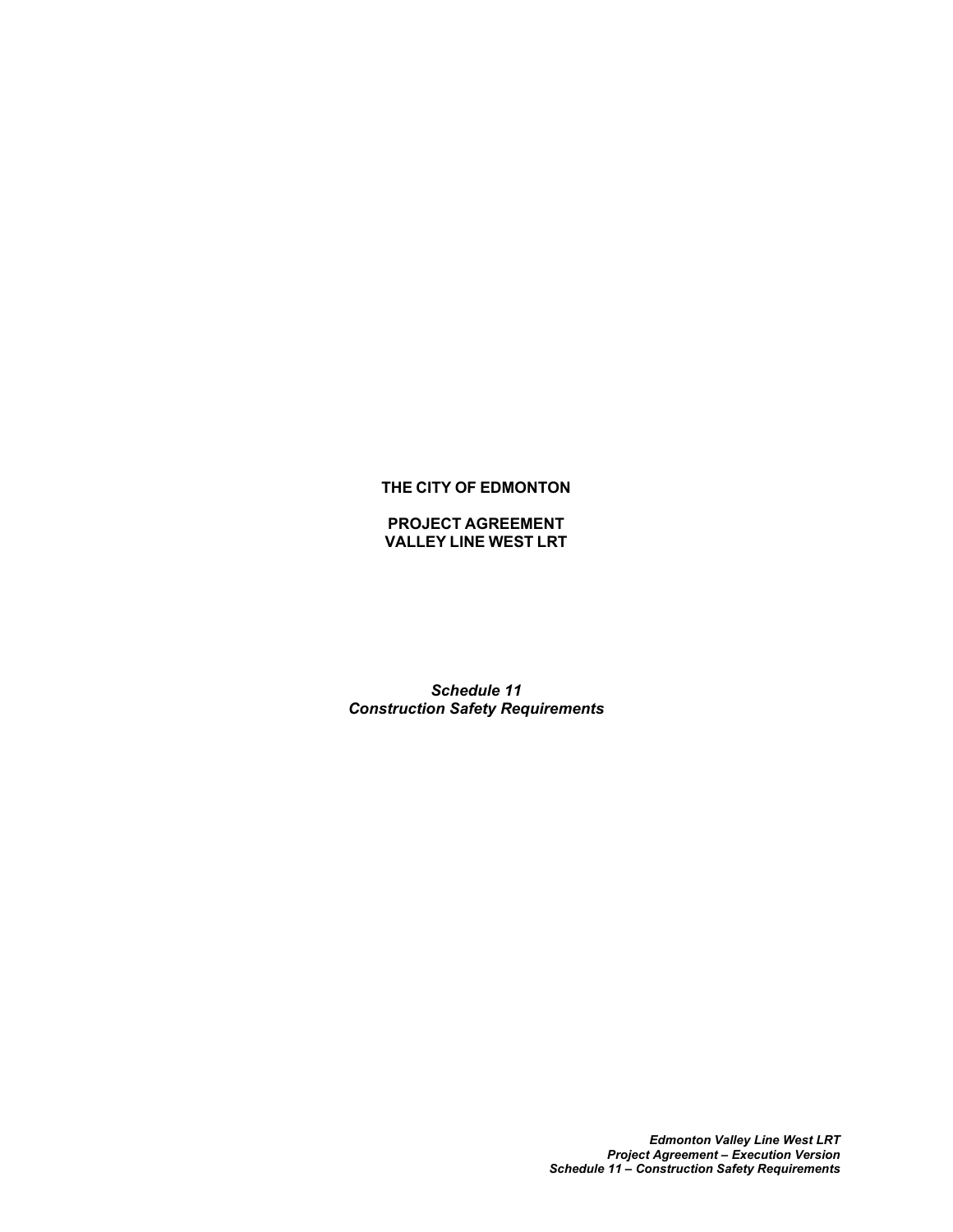# **TABLE OF CONTENTS**

| 1. |                                        |                                                              |  |  |  |  |
|----|----------------------------------------|--------------------------------------------------------------|--|--|--|--|
|    | 1.1<br>1.2<br>1.3<br>1.4<br>1.5<br>1.6 |                                                              |  |  |  |  |
| 2. |                                        |                                                              |  |  |  |  |
|    | 2.1<br>2.2<br>2.3                      | Review and Amendment of Health and Safety Management System3 |  |  |  |  |
| 3. |                                        |                                                              |  |  |  |  |
|    | 3.1<br>3.2<br>3.3<br>3.4<br>3.5        |                                                              |  |  |  |  |
| 4. |                                        |                                                              |  |  |  |  |
|    | 4.1<br>4.2<br>4.3                      |                                                              |  |  |  |  |
| 5. |                                        |                                                              |  |  |  |  |
|    | 5.1<br>5.2                             |                                                              |  |  |  |  |
| 6. |                                        |                                                              |  |  |  |  |
|    | 6.1<br>6.2<br>6.3<br>6.4<br>6.5        |                                                              |  |  |  |  |
| 7. |                                        |                                                              |  |  |  |  |
|    |                                        |                                                              |  |  |  |  |
|    | 7.1<br>7.2                             |                                                              |  |  |  |  |
| 8. |                                        |                                                              |  |  |  |  |
| 9. |                                        |                                                              |  |  |  |  |
|    | 9.1<br>9.2<br>9.3<br>9.4               |                                                              |  |  |  |  |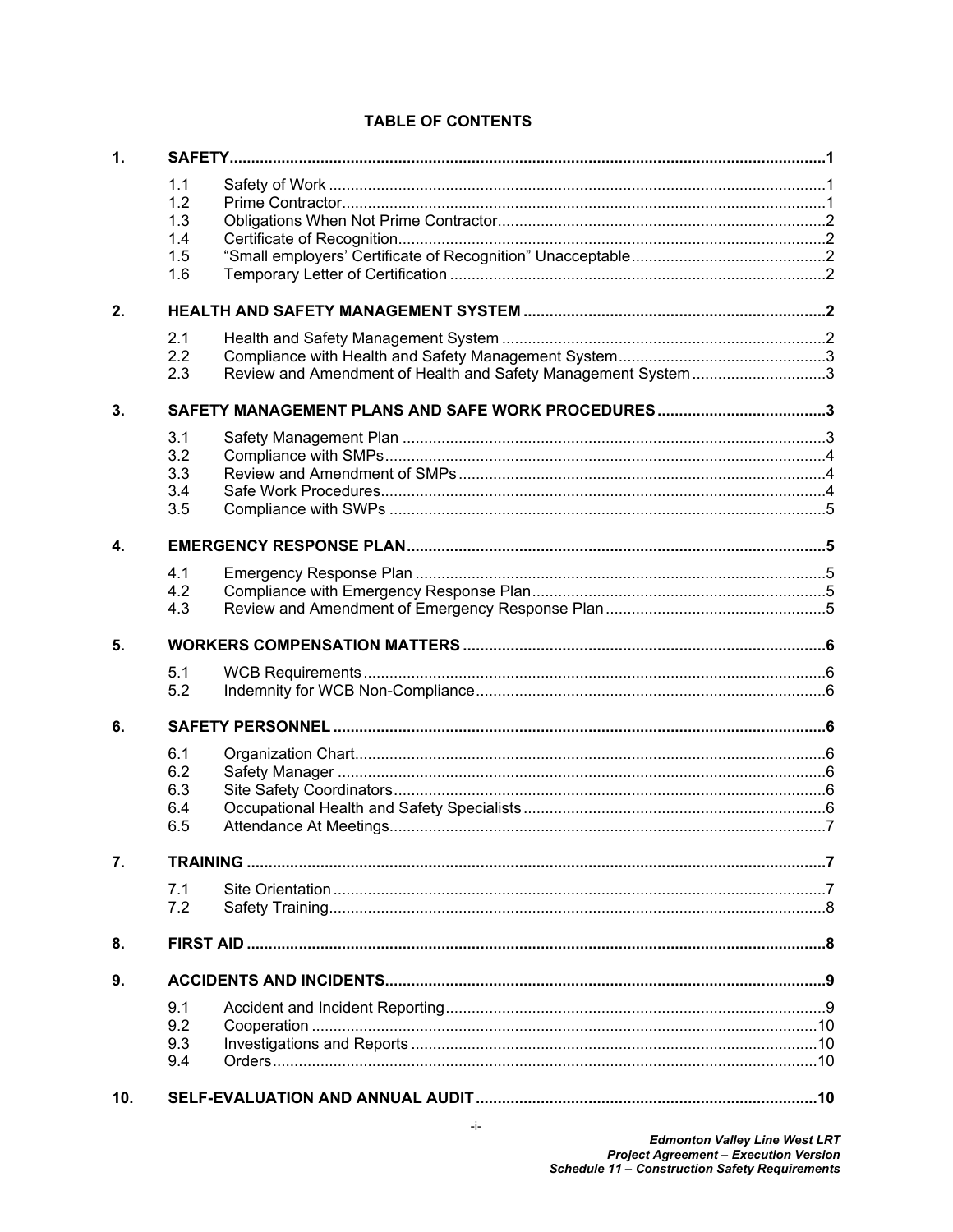| 11. |                   |  |
|-----|-------------------|--|
|     |                   |  |
|     | $10\,4$           |  |
|     | 10.3              |  |
|     | 10.2 <sub>1</sub> |  |
|     |                   |  |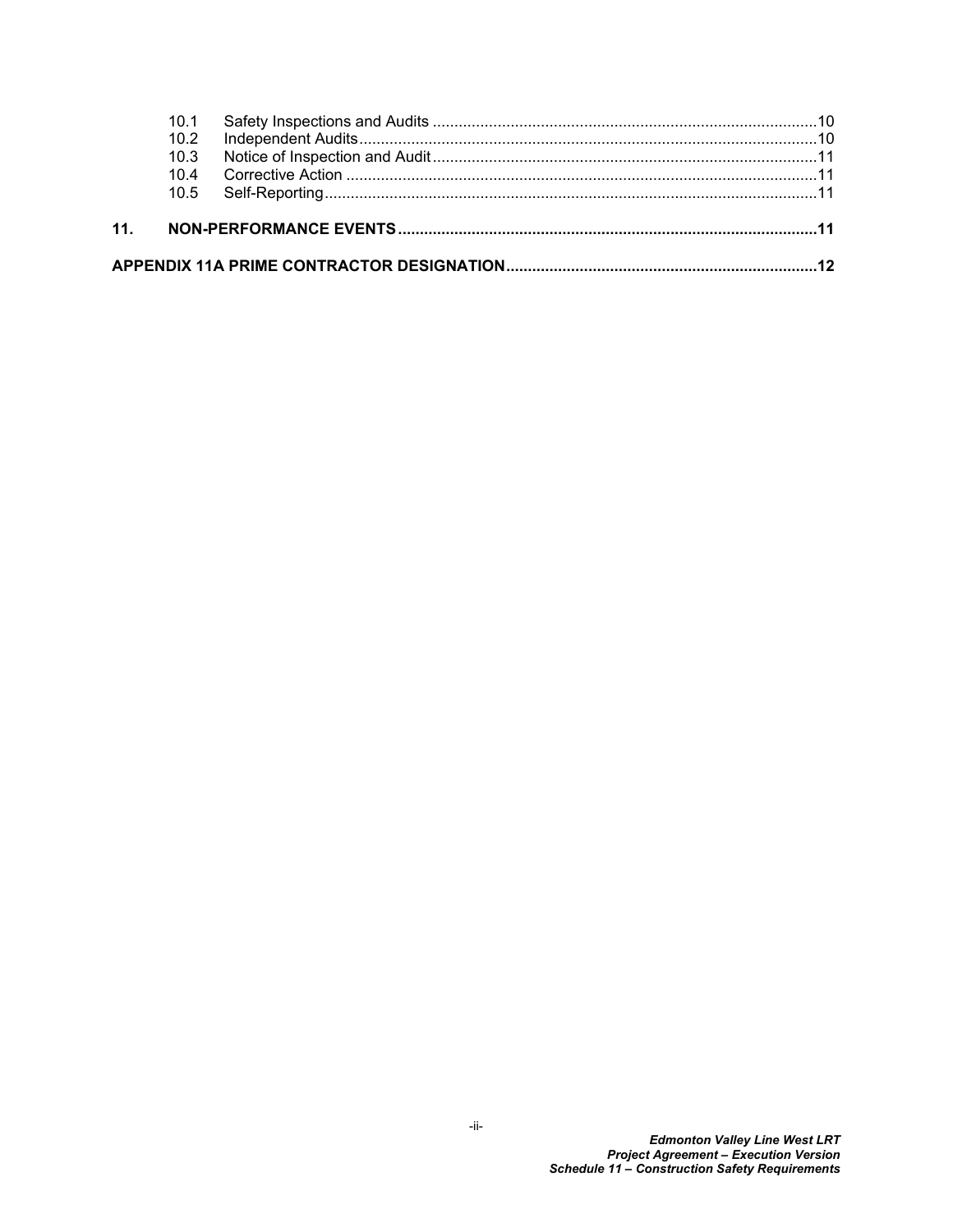#### **SCHEDULE 11**

### **CONSTRUCTION SAFETY REQUIREMENTS**

## <span id="page-3-0"></span>**1. SAFETY**

### <span id="page-3-1"></span>**1.1 Safety of Work**

Project Co shall be responsible for the safe performance of all of the Project Work, and for the safety of all Project Co Persons engaged in the Project Work. Project Co shall, at a minimum, comply, and shall cause all Project Co Persons to comply, with all Applicable Law and any revisions thereto related to occupational health and safety, including the *Workers' Compensation Act* (Alberta), *Occupational Health and Safety Act*  (Alberta), the *Occupational Health and Safety Regulations* (Alberta), the *Occupational Health and Safety Code* (Alberta), the *Safety Codes Act* (Alberta), the NBCAE and the National Fire Code Alberta Edition, as well as the accepted Health and Safety Management System inclusive of any supporting Safety Management Plans.

## <span id="page-3-2"></span>**1.2 Prime Contractor**

For the purposes of Applicable Law, Project Co agrees to be, or will cause a Project Contractor (or where the Project Contractor is a joint venture, a party to the joint venture), acceptable to the City acting reasonably, to be the Prime Contractor as defined in the *Occupational Health and Safety Act* (Alberta), during the time periods and in respect of the worksite(s) specified in [Appendix 11A](#page-14-0) *[Prime Contractor Designation]* to this Schedule 11 *[Construction Safety Requirements]*.

Accordingly, Project Co shall comply, or cause the designated Project Contractor (or the applicable joint venture party) to comply, with all requirements and obligations of the Prime Contractor, including:

- (a) ensuring continuing coordination of the occupational health and safety activities of all employers, including the City and any Other Contractors, and any Persons engaged by or through any of them, within the applicable worksite(s) specified in [Appendix 11A](#page-14-0) *[Prime Contractor Designation]* to this Schedule 11 *[Construction Safety Requirements]*;
- (b) ensuring that all employers, including the City and any Other Contractors, and any Persons engaged by or through any of them, within the worksite(s) specified in [Appendix 11A](#page-14-0) *[Prime Contractor Designation]* to this Schedule 11 *[Construction Safety Requirements]*, comply with the *Occupational Health and Safety Act* (Alberta), all applicable safety regulations and codes;
- (c) delivering or filing any notices or any similar documents required pursuant to Applicable Law; and
- (d) complying with the obligations of a Prime Contractor for a multi-employer worksite, as prescribed by Applicable Law.

Notwithstanding that Project Co may delegate Prime Contractor responsibilities to a Project Contractor, Project Co shall remain responsible to the City for all health and safety matters.

If, for any reason, Project Co or the designated Project Contractor (or the applicable joint venture party) is not recognized or found to be the designated Prime Contractor for a particular worksite specified in [Appendix 11A](#page-14-0) *[Prime Contractor Designation]* to this Schedule 11 *[Construction Safety Requirements]*, then, to the extent permitted by Applicable Law, Project Co shall cooperate with the City and perform, on behalf of the City, the obligations which the City is required to undertake as the Prime Contractor in connection with those portions of the Lands for which Project Co or the designated Project Contractor (or the applicable joint venture party) was to have been designated as the Prime Contractor. If Project Co is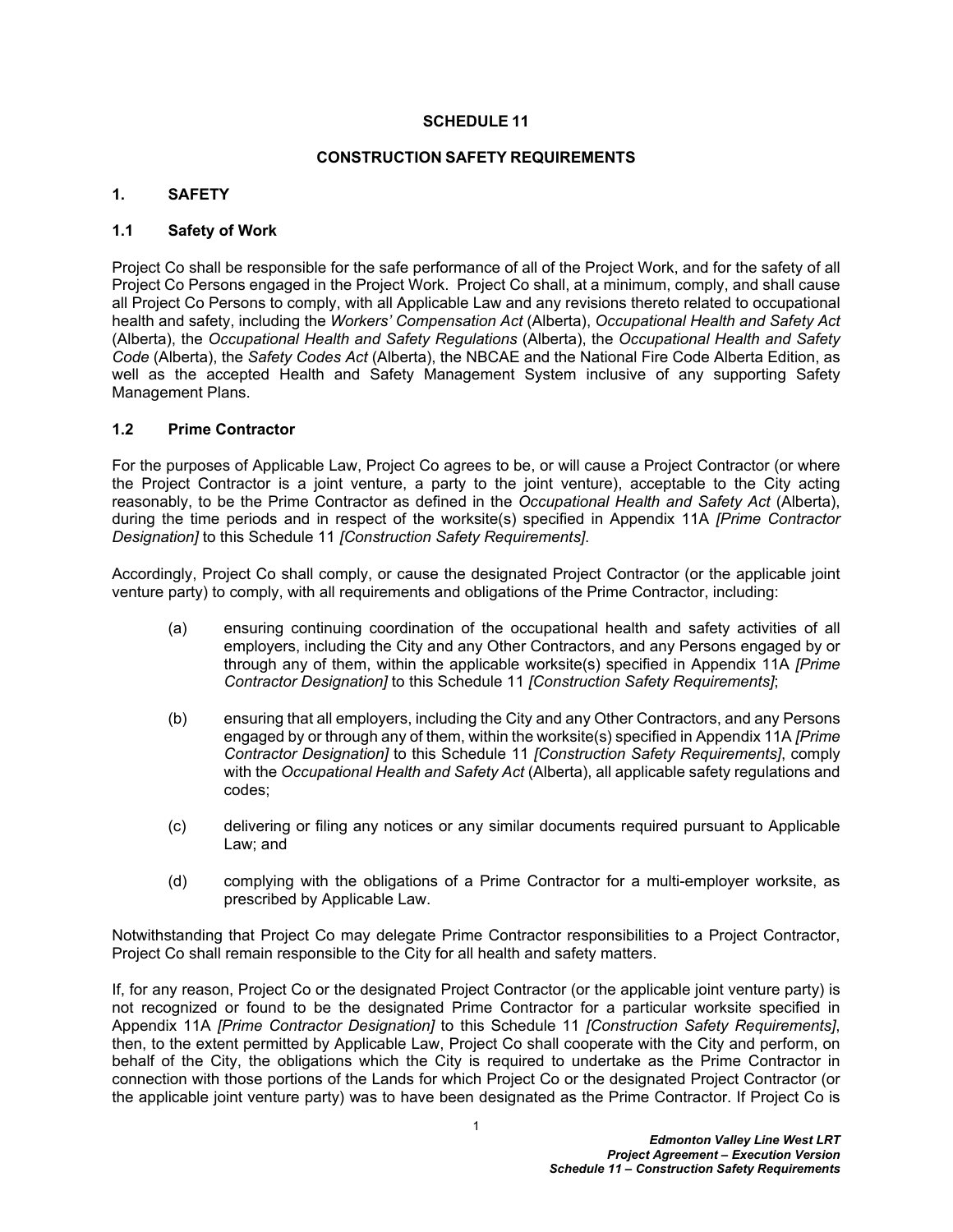not going to be the Prime Contractor, the City may, in its discretion, require Project Co and the designated Prime Contractor (as contemplated in the opening paragraph of Section [1.2](#page-3-2) *[Prime Contractor]* of this Schedule 11 *[Construction Safety Requirements]*) to execute a separate letter agreement with the City in a form satisfactory to the City, whereby the City, Project Co and the designated Prime Contractor agree to the appointment of the designated Prime Contractor as the Prime Contractor.

# <span id="page-4-0"></span>**1.3 Obligations When Not Prime Contractor**

On all worksites for which Project Co or a Project Contractor (or the applicable joint venture party) will not be the Prime Contractor and during any period of time when Project Co or a Project Contractor (or the applicable joint venture party) is not the Prime Contractor for a particular worksite, Project Co shall comply, and ensure that all Project Co Persons comply, with all directions issued by the Prime Contractor for such worksite regarding compliance with Applicable Law related to occupational health and safety.

# <span id="page-4-1"></span>**1.4 Certificate of Recognition**

Subject to Section [1.6](#page-4-3) *[Temporary Letter of Certification]* of this Schedule 11 *[Construction Safety Requirements]*, Project Co shall, if it is eligible to obtain such:

- <span id="page-4-6"></span>(a) obtain a Certificate of Recognition ("**Certificate of Recognition**" or "**COR**") issued by the Government of Alberta before undertaking any portion of the Project Work; and
- (b) maintain a COR throughout the Term.

Project Co shall ensure that each Person designated as Prime Contractor pursuant to Section [1.2](#page-3-2) *[Prime Contractor]* of this Schedule 11 *[Construction Safety Requirements]*, has, and maintains, a COR at all times when engaged in the performance of any Project Work.

# <span id="page-4-2"></span>**1.5 "Small employers' Certificate of Recognition" Unacceptable**

For the purpose of Section [1.4\(a\)](#page-4-6) of this Schedule 11 *[Construction Safety Requirements]*, a "small employers' certificate of recognition" (for employers with less than ten employees) is not acceptable.

# <span id="page-4-3"></span>**1.6 Temporary Letter of Certification**

If Project Co is eligible but has not obtained a COR as required by Section [1.4](#page-4-1) *[Certificate of Recognition]*  of this Schedule 11 *[Construction Safety Requirements]*, a valid Temporary Letter of Certification ("**TLC**") issued by the Alberta Construction Safety Association ("**ACSA**") will be acceptable for a maximum period of 6 months.

Project Co shall ensure that, if applicable, its registration in the ACSA program is properly documented with the ACSA, and the City will assume no liability for errors or omissions by the ACSA in this regard.

# <span id="page-4-4"></span>**2. HEALTH AND SAFETY MANAGEMENT SYSTEM**

# <span id="page-4-5"></span>**2.1 Health and Safety Management System**

Not less than 30 days before commencing Construction, or at an alternate date accepted by the City in the Submittal Schedule and Register, Project Co shall prepare and submit to the City a Health and Safety Management System. The Health and Safety Management System shall address all Project Work throughout the Term and shall be prepared by a Qualified person who shall certify that the Health and Safety Management System:

(a) has been prepared in accordance with Good Industry Practice;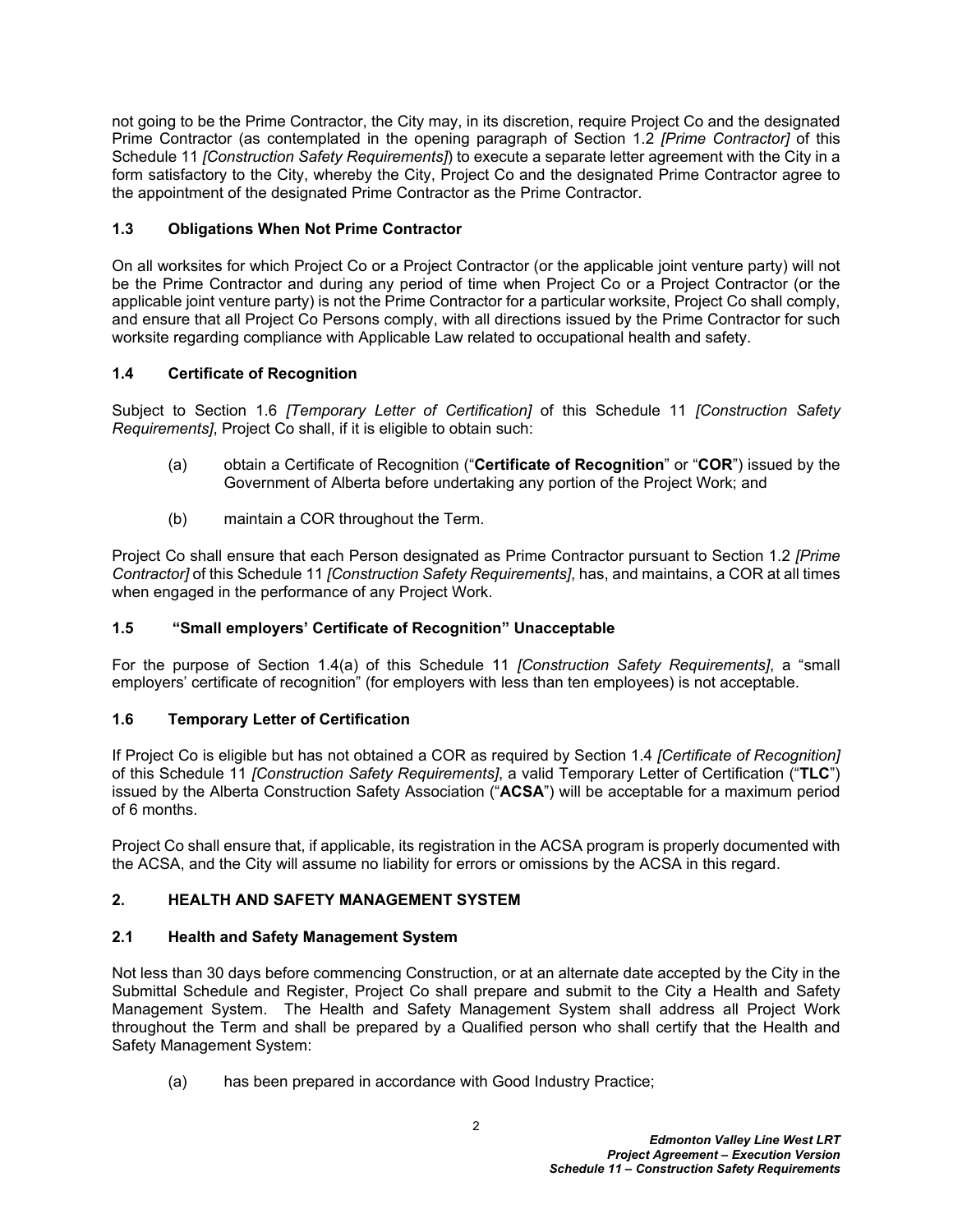- (b) has been prepared in accordance with the requirements of all Applicable Law and any revisions thereto related to occupational health and safety, including the *Workers' Compensation Act* (Alberta), *Occupational Health and Safety Act* (Alberta), the *Occupational Health and Safety Regulations* (Alberta), the *Occupational Health and Safety Code* (Alberta), the *Safety Codes Act* (Alberta), the NBCAE and the National Fire Code Alberta Edition;
- (c) has been prepared in accordance with the then most current version of a nationally or internationally recognized occupational health and safety standard such as OSHAS 18001;
- (d) addresses overall management of occupational health and safety Hazards associated with the Project, the Lands, each Site and the performance of the Project Work;
- (e) addresses the coordination of occupational health and safety activities of Project Co Persons, Other Contractors, Subcontractors, City Persons and other Persons on the Lands and each Site; and
- (f) addresses the coordination of emergency response planning with the City.

Together with the Health and Safety Management System, Project Co shall prepare and submit to the City an outline of each Safety Management Plan to be prepared by Project Co pursuant to Section [3.1](#page-5-3) *[Safety Management Plan]* of this Schedule 11 *[Construction Safety Requirements]*.

### <span id="page-5-0"></span>**2.2 Compliance with Health and Safety Management System**

Project Co shall implement, and so far as is reasonably practicable to do so ensure that all Project Co Persons engaged in the Project Work comply with, the Accepted Health and Safety Management System, and any subsequent amendments to the Health and Safety Management System, which have been Accepted by the City.

#### <span id="page-5-1"></span>**2.3 Review and Amendment of Health and Safety Management System**

Project Co shall review and amend the Health and Safety Management System from time to time, but in any event no less than annually, throughout the Term as necessary to ensure that the Health and Safety Management System at all times:

- (a) reflects the nature of the Project Work being performed, including any changes in the worksites, work methods or the Hazards associated with the Project Work; and
- (b) complies with the requirements set out in Section [2.1](#page-4-5) *[Health and Safety Management System]* of this Schedule 11 *[Construction Safety Requirements]*.

Prior to implementing any Health and Safety Management System amendments, Project Co shall submit to the City the proposed amendments.

## <span id="page-5-2"></span>**3. SAFETY MANAGEMENT PLANS AND SAFE WORK PROCEDURES**

#### <span id="page-5-3"></span>**3.1 Safety Management Plan**

Before commencing a type of Construction activity, Project Co shall prepare and submit to the City an SMP for such type of activity. Each SMP shall be prepared by a Qualified person, and shall:

(a) comply with Good Industry Practice;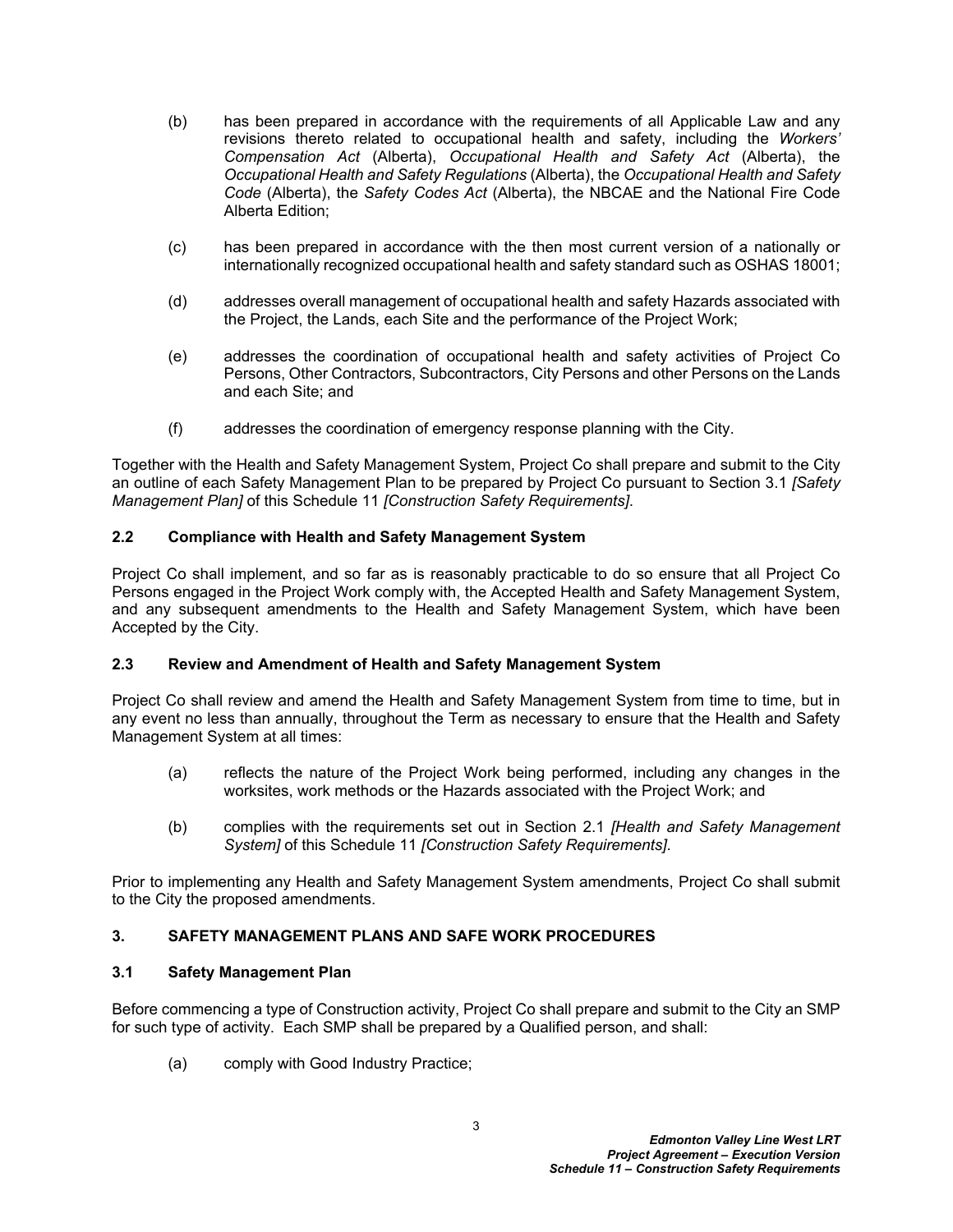- (b) comply with the requirements of all Applicable Law, and any revisions thereto, related to occupational health and safety, including the *Workers' Compensation Act* (Alberta), *Occupational Health and Safety Act* (Alberta), the *Occupational Health and Safety Regulations* (Alberta), the *Occupational Health and Safety Code* (Alberta), the *Safety Codes Act* (Alberta), the NBCAE and the National Fire Code Alberta Edition;
- (c) be consistent with the applicable SMP outline, which has been Accepted by the City; and
- (d) include a code(s) of practice, where required by Applicable Law, including the *Occupational Health and Safety Code* (Alberta).

### <span id="page-6-0"></span>**3.2 Compliance with SMPs**

Project Co shall implement, and so far as is reasonably practicable to do so ensure that all Project Co Persons engaged in the Project Work comply with, each accepted applicable SMP, and any subsequent amendments to such SMPs, which have been Accepted by the City.

### <span id="page-6-1"></span>**3.3 Review and Amendment of SMPs**

Project Co shall review and amend each SMP from time to time throughout the Term as necessary to ensure that each SMP at all times:

- (a) reflects the nature of the Project Work being performed, including any changes in the applicable worksite, work methods or the Hazards associated with the applicable Project Work; and
- (b) meets or surpasses the requirements of Section [3.1](#page-5-3) *[Safety Management Plan]* of this Schedule 11 *[Construction Safety Requirements]*.

Prior to implementing any SMP amendments, Project Co shall submit to the City the proposed amendments.

### <span id="page-6-2"></span>**3.4 Safe Work Procedures**

Before commencing a type of Construction activity, Project Co shall prepare an SWP for such type of activity. Each of the SWPs shall be prepared by a Qualified person, knowledgeable in Applicable Law related to occupational health and safety and applicable work procedures, and shall:

- (a) address all Site specific safety Hazards and Site specific work procedures necessary for the safe performance of the applicable Project Work;
- (b) include procedures and exposure control plans applicable to the Site and the performance of the applicable Project Work;
- (c) comply with Good Industry Practice;
- (d) comply with the requirements of all Applicable Law and any revisions thereto related to occupational health and safety, including the *Workers' Compensation Act* (Alberta), *Occupational Health and Safety Act* (Alberta), the *Occupational Health and Safety Regulations* (Alberta), the *Occupational Health and Safety Code* (Alberta), the *Safety Codes Act* (Alberta), the NBCAE and the National Fire Code Alberta Edition; and
- (e) specifically identify the procedures that apply in the event of an accident or safety violation.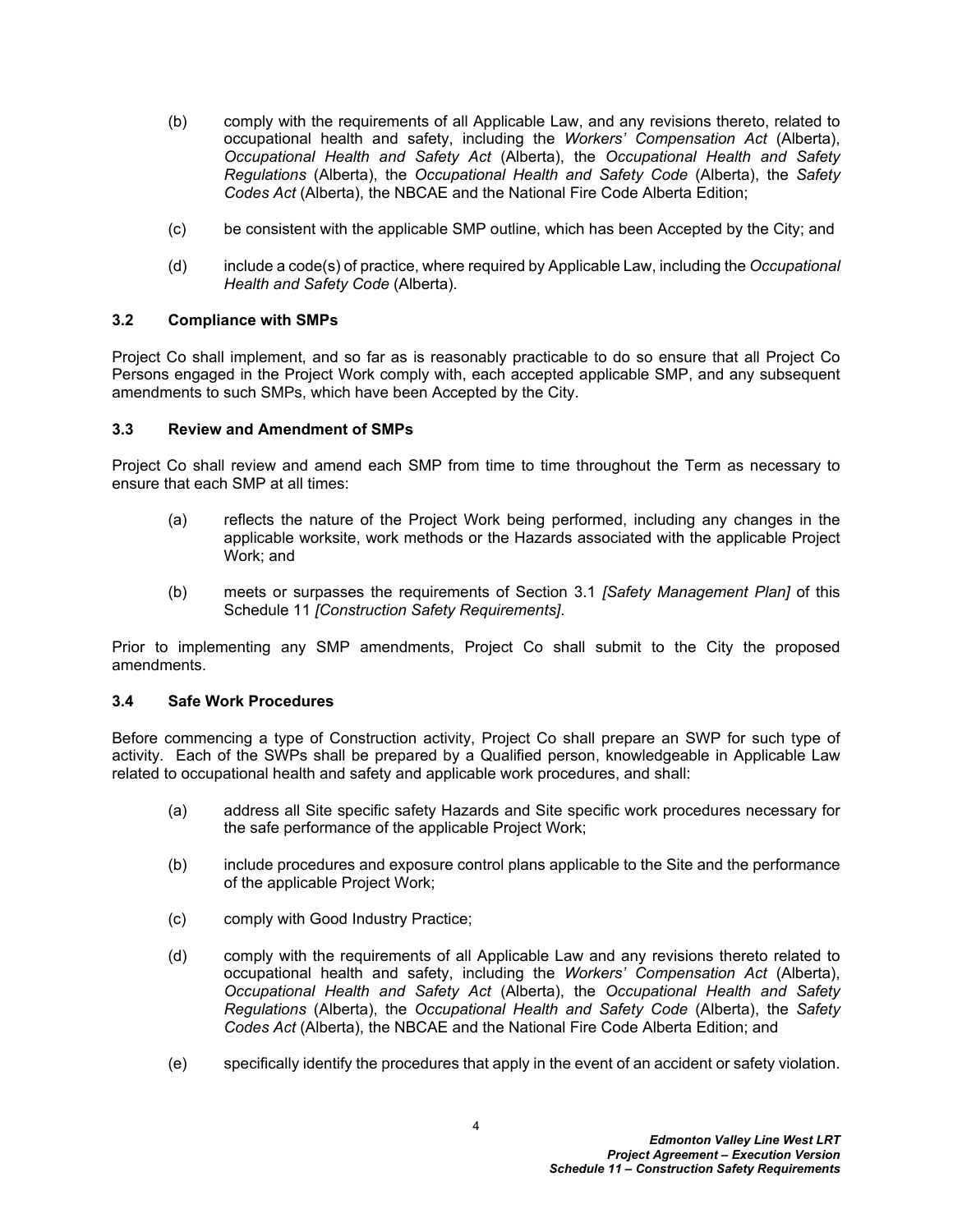## <span id="page-7-0"></span>**3.5 Compliance with SWPs**

Project Co shall implement, and cause all Project Co Persons engaged in the Project Work to comply with, the Safe Work Procedures, and any subsequent amendments or updates to the Safe Work Procedures.

## <span id="page-7-1"></span>**4. EMERGENCY RESPONSE PLAN**

## <span id="page-7-2"></span>**4.1 Emergency Response Plan**

Not less than 30 days before commencing any construction activities, or at an alternate date accepted by the City in the Submittal Schedule and Register, Project Co shall prepare and submit to the City a comprehensive emergency response plan (the "**Emergency Response Plan**"). The Emergency Response Plan shall:

- (a) be prepared in accordance with Good Industry Practice;
- (b) comply with all Applicable Law, including Part 7 of the *Occupational Health and Safety Code* (Alberta);
- (c) identify all reasonably foreseeable emergencies associated with the Project Work;
- (d) describe Project Co's Project specific emergency preparedness and response procedures, including plans for:
	- (i) the implementation of immediate and appropriate emergency responses upon the occurrence of an emergency on the Lands, including emergencies associated with Construction;
	- (ii) the prevention, or mitigation, of harm to any Person resulting from reasonably foreseeable emergencies associated with the Project Work; and
	- (iii) the minimization of damage to equipment, facilities and the environment resulting from reasonably foreseeable emergencies associated with the Project Work;
- (e) address the coordination of emergency response activities and responsibilities by Project Co Persons and City Persons on the Lands;
- (f) be integrated with City and Provincial emergency response programs, as they may be amended from time to time; and
- (g) be integrated with the Security Program, as applicable.

# <span id="page-7-3"></span>**4.2 Compliance with Emergency Response Plan**

Project Co shall implement, and as far as is reasonably practicable cause all Project Co Persons engaged in the Project Work to comply with, the accepted Emergency Response Plan applicable to the scope of Project Work being performed, and any subsequent amendments to the Emergency Response Plan, which have been Accepted by the City.

## <span id="page-7-4"></span>**4.3 Review and Amendment of Emergency Response Plan**

Project Co shall review and amend the Emergency Response Plan from time to time, but in any event no less than annually, throughout the Term as necessary to ensure that the Emergency Response Plan at all times meets or surpasses the requirements of Section [4.1](#page-7-2) *[Emergency Response Plan]* of this Schedule 11 *[Construction Safety Requirements]*.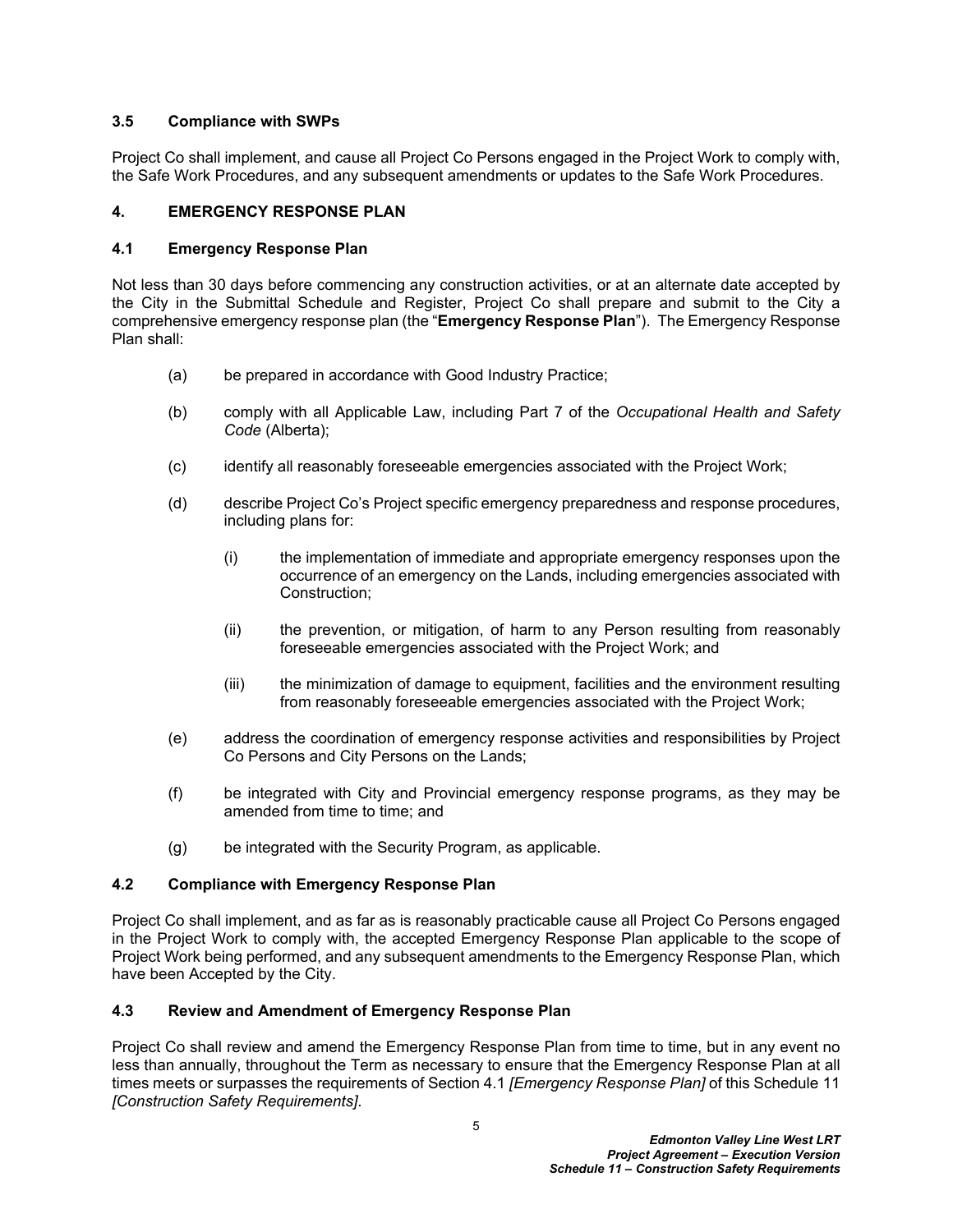Prior to implementing any Emergency Response Plan amendments, Project Co shall submit to the City the proposed amendments.

# <span id="page-8-0"></span>**5. WORKERS COMPENSATION MATTERS**

## <span id="page-8-1"></span>**5.1 WCB Requirements**

Not less than 30 days before commencing Construction and at any time on request of the City's Representative, Project Co shall deliver to the City an Alberta Workers Compensation Board clearance certificate.

Not more than 30 days after the Effective Date, and not more than 30 days after the end of each fiscal quarter, Project Co shall deliver to the City a Workers Compensation Board "Employer Report Card" for Project Co and each of the Project Contractors.

## <span id="page-8-2"></span>**5.2 Indemnity for WCB Non-Compliance**

If Project Co or anyone employed by or through Project Co in the performance of any Project Work does not comply with the requirements of the *Occupational Health and Safety Act* (Alberta), the *Workers Compensation Act* (Alberta) and all regulations and successor legislation thereto, including payment and deduction and remittance of any and all contributions, premiums, fees, assessments and charges required to be made thereunder, Project Co shall indemnify the City from any cost, loss, liability or obligation which the City may incur as a result.

## <span id="page-8-3"></span>**6. SAFETY PERSONNEL**

### <span id="page-8-4"></span>**6.1 Organization Chart**

Before commencing Construction, and twice annually, Project Co shall prepare and submit to the City, a method statement and reporting hierarchy, as well as supporting justification, demonstrating Project Co's occupational health and safety organization, reporting relationships and responsibilities for the duration of the Term.

#### <span id="page-8-5"></span>**6.2 Safety Manager**

Before commencing Construction, Project Co shall retain a Safety Manager that meets the requirements for such position as set out in Appendix 26A of Schedule 26 *[Representatives and Key Individuals]*.

#### <span id="page-8-6"></span>**6.3 Site Safety Coordinators**

Project Co shall appoint a sufficient number of Qualified site safety coordinators, having responsibility for the identification and control of potential safety Hazards on the worksites, in accordance with Applicable Law. Project Co shall ensure that during the performance of all Construction activities, a sufficient number of site safety coordinators are on-site and available and aligned with the resource loading provided in the Construction Schedule. Site safety coordinators shall demonstrate the requisite degree of training and competency to act in that capacity, as required by Applicable Law, including the *Occupational Health and Safety Act* (Alberta).

#### <span id="page-8-7"></span>**6.4 Occupational Health and Safety Specialists**

Project Co shall have available, as and when required throughout the Term, a multi-disciplinary team of Qualified occupational health and safety specialists, each of whom must:

(a) have a minimum of 5 years previous field related construction or light rail transit experience; and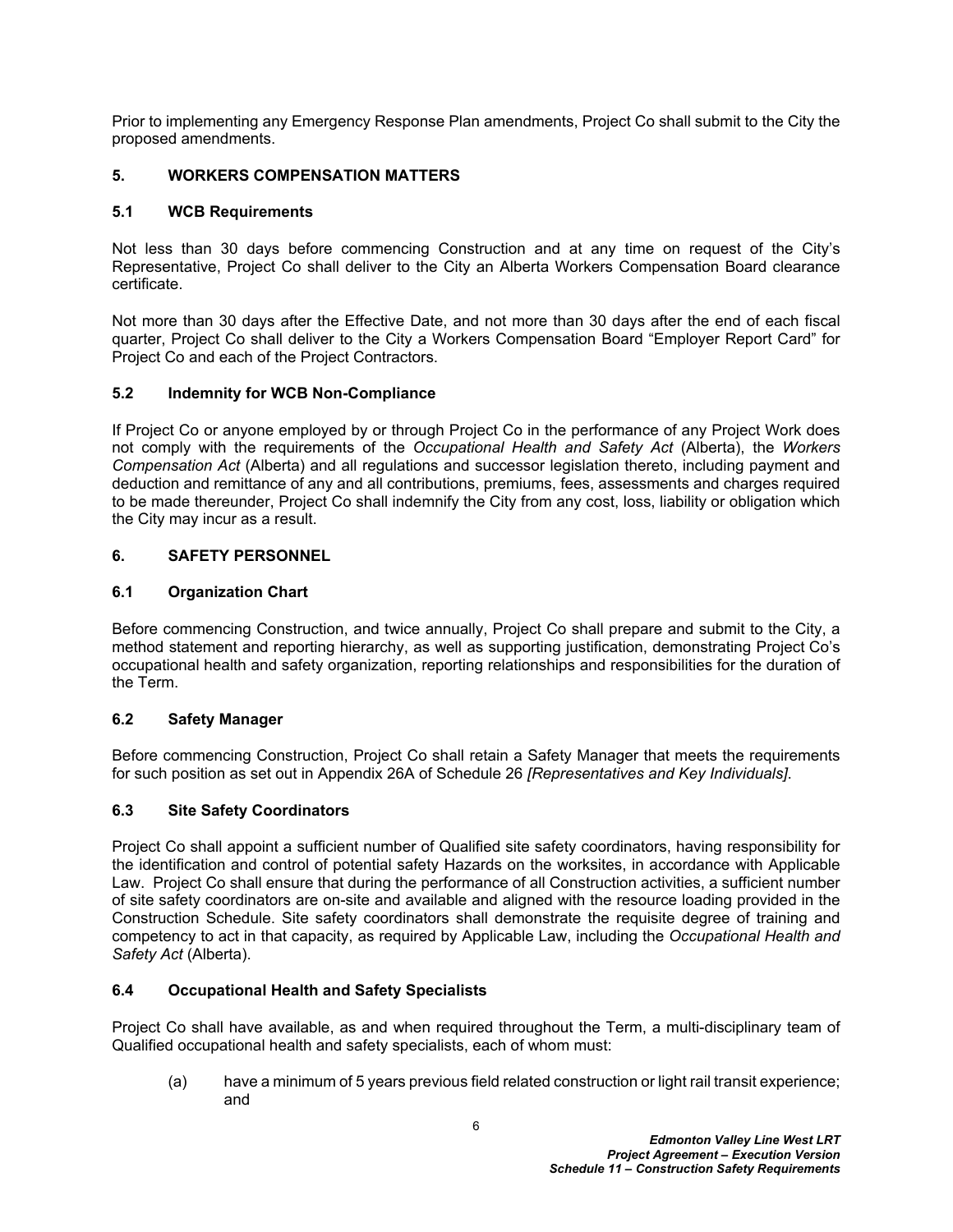- (b) either:
	- (i) be registered or certified:
		- (A) as a Canadian Registered Safety Professional (CRSP);
		- (B) as a Certified Industrial Hygienist (CIH);
		- (C) as a Certified Safety Professional (CSP); or
		- (D) in Occupational Health and Safety by the National Examination Board in Occupational Safety and Health (NEBOSH);
	- (ii) have completed a recognized occupational health and safety training:
		- (A) diploma program (minimum 2 years); or
		- (B) certificate program (minimum 1 year); or
	- (iii) possess a combination of education, qualifications and experience acceptable to the City, acting reasonably.

### <span id="page-9-0"></span>**6.5 Attendance At Meetings**

Project Co shall ensure that Project Co's Representative and the Safety Manager regularly attend any site safety meetings, including:

- (a) safety committee meetings;
- (b) Site safety coordination meetings; and
- (c) any additional occupational health and safety meetings required by Applicable Law related to occupational health and safety, including the *Workers' Compensation Act* (Alberta), *Occupational Health and Safety Act* (Alberta), the *Occupational Health and Safety Regulations* (Alberta), the *Occupational Health and Safety Code* (Alberta), the *Safety Codes Act* (Alberta), the NBCAE and the National Fire Code Alberta Edition.

In addition, Project Co shall provide reasonable advance notice of all such meetings to the City's Representative. Representatives of the City shall be permitted, but shall not be obligated to, attend all such meetings.

## <span id="page-9-1"></span>**7. TRAINING**

#### <span id="page-9-2"></span>**7.1 Site Orientation**

Project Co shall provide all Site orientation and training required for City Persons and Other Contractors to safely enter and operate within any worksite for which Project Co or the designated Project Contractor (or the applicable joint venture party) has been designated as the Prime Contractor.

Project Co shall ensure that the Site orientation and training programs at all times comply with Good Industry Practice and all requirements of Applicable Law.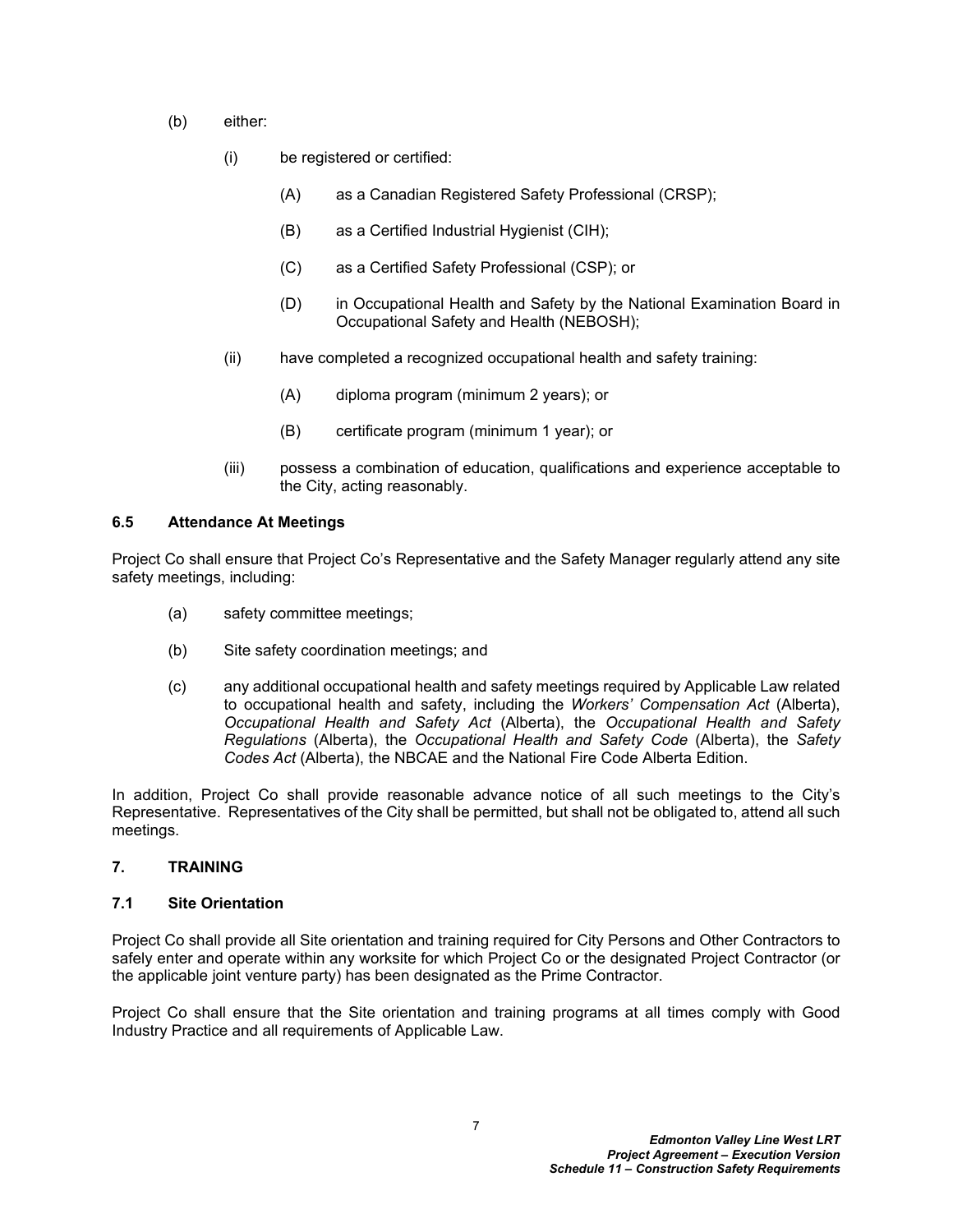## <span id="page-10-0"></span>**7.2 Safety Training**

## **7.2.1 Safety Training - General**

Project Co shall ensure that all Project Co Persons are trained in the safe and proper performance of the Project Work to which they are assigned (whether on-site or off-site) and Project Co shall develop, implement, monitor and evaluate safety training programs necessary to ensure the safe performance of all Project Work. Project Co shall ensure that its safety training programs at all times comply with Good Industry Practice and all requirements of Applicable Law, and:

- (a) identify and address both general and task specific Hazards;
- (b) ensure that all persons engaged in the performance of Project Work are aware of their rights, obligations and duties with respect to occupational health and safety;
- (c) ensure that all persons engaged in the performance of Project Work are aware of the potential consequences of non-compliance with the Health and Safety Management System and the applicable SMPs and SWPs;
- (d) are tailored to the tasks, duties and responsibilities of each person engaged in the performance of Project Work;
- (e) are provided by Qualified persons;
- (f) include timely refresher sessions;
- (g) include mechanisms for participants to evaluate and provide feedback with respect to the training sessions;
- (h) are modified as and when required to ensure continued relevance and effectiveness, based on participant evaluations and feedback and as required by changes in Applicable Law and Good Industry Practice; and
- (i) are provided to all persons engaged in the performance of Project Work during normal working hours and at no cost to the participants.

## **7.2.2 Safety Training – City as Prime Contractor**

Without limiting Section 7.2.1 *[Safety Training – General]* of this Schedule 11 *[Construction Safety Requirements]*, Project Co shall ensure that all Project Co Persons who, for any reason relating to or arising out of the Project Work may be required to come within a worksite for which the City has been designated as the Prime Contractor, are trained in and comply with the applicable safety requirements and procedures as specified by the City.

The City's Representative may test any Project Co Persons on their knowledge of safety requirements and procedures, as applicable to the scope of Project Work to which they are assigned, before such time as they come within a worksite for which the City has been designated as the Prime Contractor.

## <span id="page-10-1"></span>**8. FIRST AID**

Project Co shall provide, operate and maintain on-site first aid services, supplies, equipment, facilities and personnel as required by Applicable Law, including Part 11 of the *Occupational Health and Safety Code* (Alberta).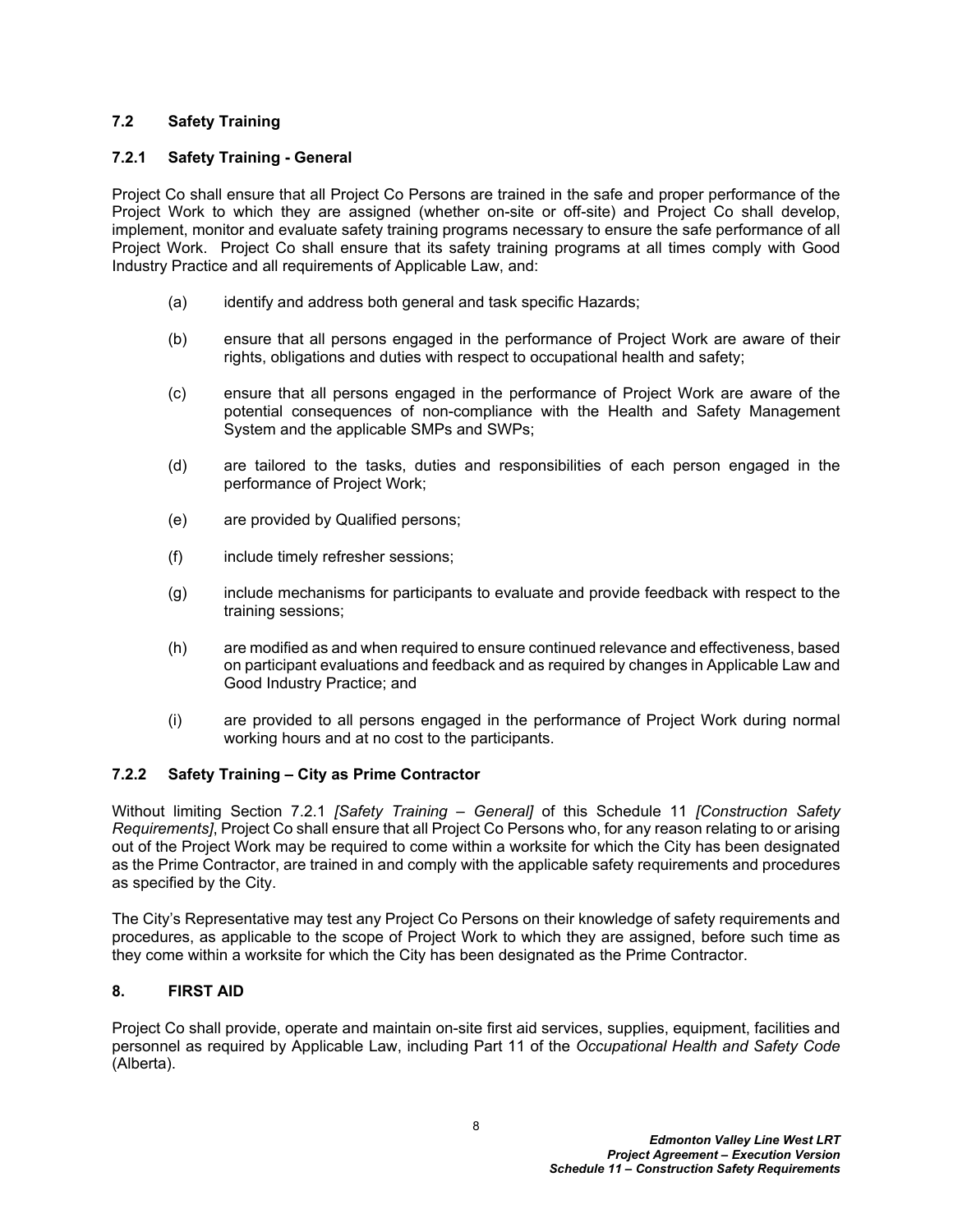Project Co shall monitor the sufficiency, qualifications and performance of its first aid personnel during the performance of the Project Work.

## <span id="page-11-0"></span>**9. ACCIDENTS AND INCIDENTS**

### <span id="page-11-1"></span>**9.1 Accident and Incident Reporting**

Project Co shall do everything reasonably practicable to ensure that no Person suffers an injury or loss of life and that no property is damaged or lost due to the performance of the Project Work. In the event of any injury to any Person or loss of life in relation to the performance of the Project Work, any damage to property arising from the Project or the performance of the Project Work, any near-miss incident or any public safety incident, Project Co shall:

- (a) investigate the accident, near-miss incident or public safety incident to determine and report on the failed barriers and identify Corrective Actions to prevent the accident, nearmiss incident or public safety incident from reoccurring. All investigations shall be carried out by Qualified persons trained in injury and incident investigation, with the participation of the appropriate Project Co Persons, and all reports shall be:
	- (i) prepared using a consistent format, with content and a level of detail acceptable to the City, acting reasonably; and
	- (ii) provided to the City within 24 hours after the occurrence of the applicable accident, near-miss incident or public safety incident;
- (b) promptly implement the Corrective Actions identified in the applicable report;
- (c) where the accident, near-miss incident or public safety incident involves or could have involved a serious injury or death, a major structural failure or collapse, a major release of Hazardous Substances or any circumstance which is required to be reported pursuant to Applicable Law, including Section 40 of the *Occupational Health and Safety Act* (Alberta), provide immediate notification of such accident to the Director of Inspection as required under the *Occupational Health and Safety Act* (Alberta) or the applicable authority having jurisdiction, with a concurrent copy to the City; and
- (d) whenever an incident investigation report is required pursuant to Applicable Law, including the *Occupational Health and Safety Act* (Alberta), prepare and retain such report for inspection by the Director of Inspection or the applicable authority having jurisdiction for such period as prescribed by Applicable Law and provide a concurrent copy of the report to the City.

Within 7 days after the last day of each month during the Term, Project Co shall prepare and submit to the City a statistical report setting out:

- (e) the total number of hours worked by all Project Co Persons on the Project Work for that month;
- (f) any accidents, near miss incidents, public safety incidents and injuries; and
- (g) the aggregate number of lost work days in that month arising from each injury, along with a completed incident management report for each accident, near-miss incident or public safety incident occurring on the Lands, on a Site or on the Infrastructure, to the extent such accidents, near miss incidents, public safety incidents and injuries involve Project Co Persons or the performance of the Project Work.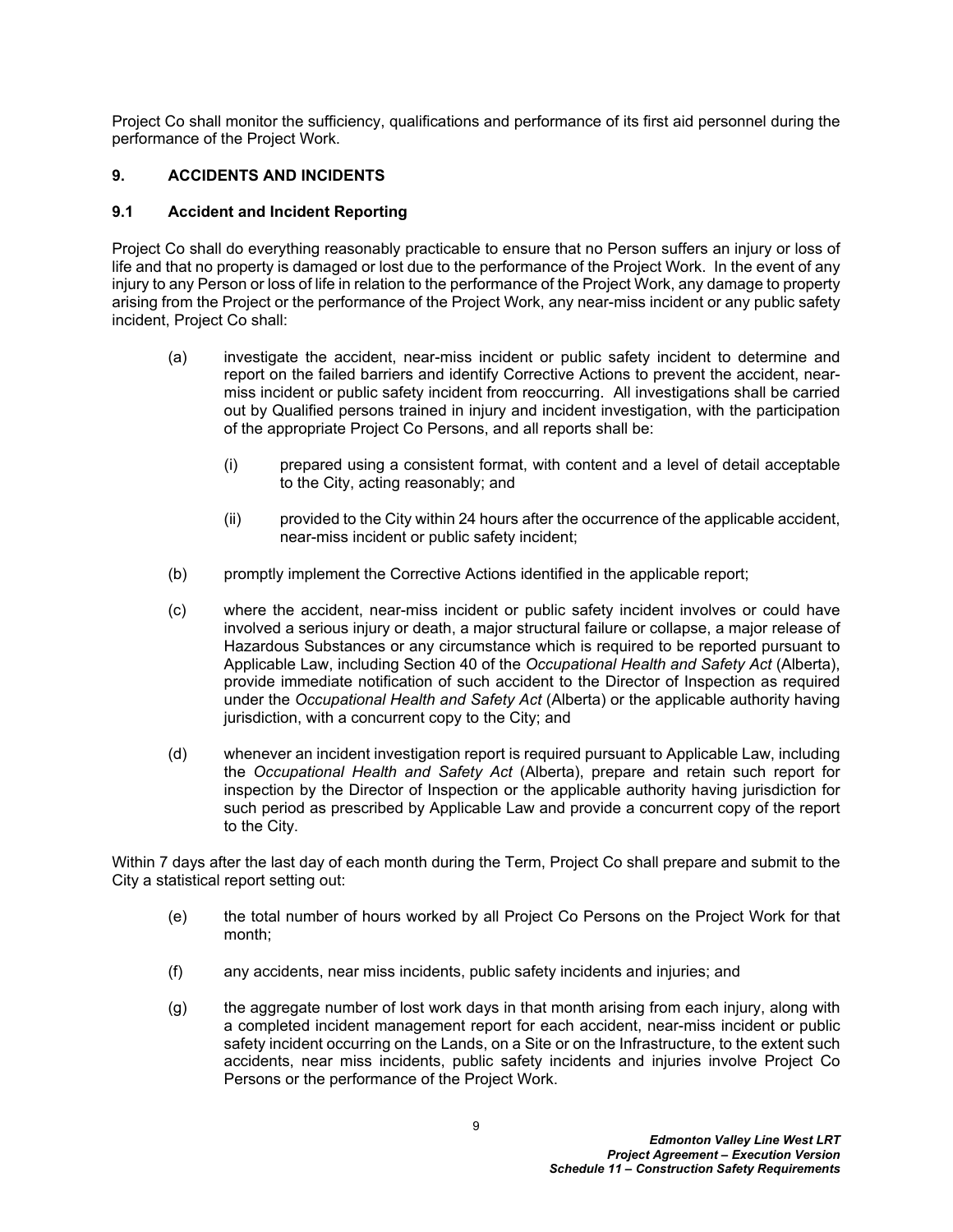### <span id="page-12-0"></span>**9.2 Cooperation**

Project Co shall cooperate with, and make all relevant Project Co Persons available to, any investigation of an accident, near-miss incident or public safety incident by the City, officers appointed under the *Occupational Health and Safety Act* (Alberta) or any other authority having jurisdiction, and any orders, penalties, prosecutions or appeals related thereto.

### <span id="page-12-1"></span>**9.3 Investigations and Reports**

Project Co shall provide prompt notice to the City's Representative if an officer, appointed under the *Occupational Health and Safety Act* (Alberta), or any other authority having jurisdiction performs an investigation or inspection of any Site or of the Infrastructure. Project Co shall provide the City with a copy of any report from an officer appointed under the *Occupation Health and Safety Act* (Alberta) or any other authority having jurisdiction as soon as practicable, and in any event within 24 hours after receipt.

### <span id="page-12-2"></span>**9.4 Orders**

Project Co shall notify the City in writing of any orders, including "stop-work orders", issued under the *Occupational Health and Safety Act* (Alberta) or by any other authority having jurisdiction, as soon as practicable, and in any event within 24 hours after receipt.

### <span id="page-12-3"></span>**10. SELF-EVALUATION AND ANNUAL AUDIT**

### <span id="page-12-4"></span>**10.1 Safety Inspections and Audits**

Project Co shall conduct, or cause to be conducted:

- (a) worksite safety inspections in accordance with Good Industry Practice at least once each month;
- <span id="page-12-6"></span>(b) independent audits of the Health and Safety Management System at least once each calendar year; and
- (c) such other safety audits as required for Project Co (if applicable) and all other Project Contractors and Subcontractors to maintain their COR throughout the Term.

#### <span id="page-12-5"></span>**10.2 Independent Audits**

The independent audits required pursuant to Section [10.1\(b\)](#page-12-6) of this Schedule 11 *[Construction Safety Requirements]* shall:

- (a) be conducted by an independent third party, acceptable to the City acting reasonably; and
- (b) assess Project Co's:
	- (i) compliance with, and implementation of, the Health and Safety Management System; and
	- (ii) compliance with the requirements of Applicable Law related to occupational health and safety, including the *Workers' Compensation Act* (Alberta), *Occupational Health and Safety Act* (Alberta), the *Occupational Health and Safety Regulations (Alberta)*, the *Occupational Health and Safety Code* (Alberta), the *Safety Codes Act* (Alberta), the NBCAE, the National Fire Code Alberta Edition and the requirements of this Schedule 11 *[Construction Safety Requirements]*.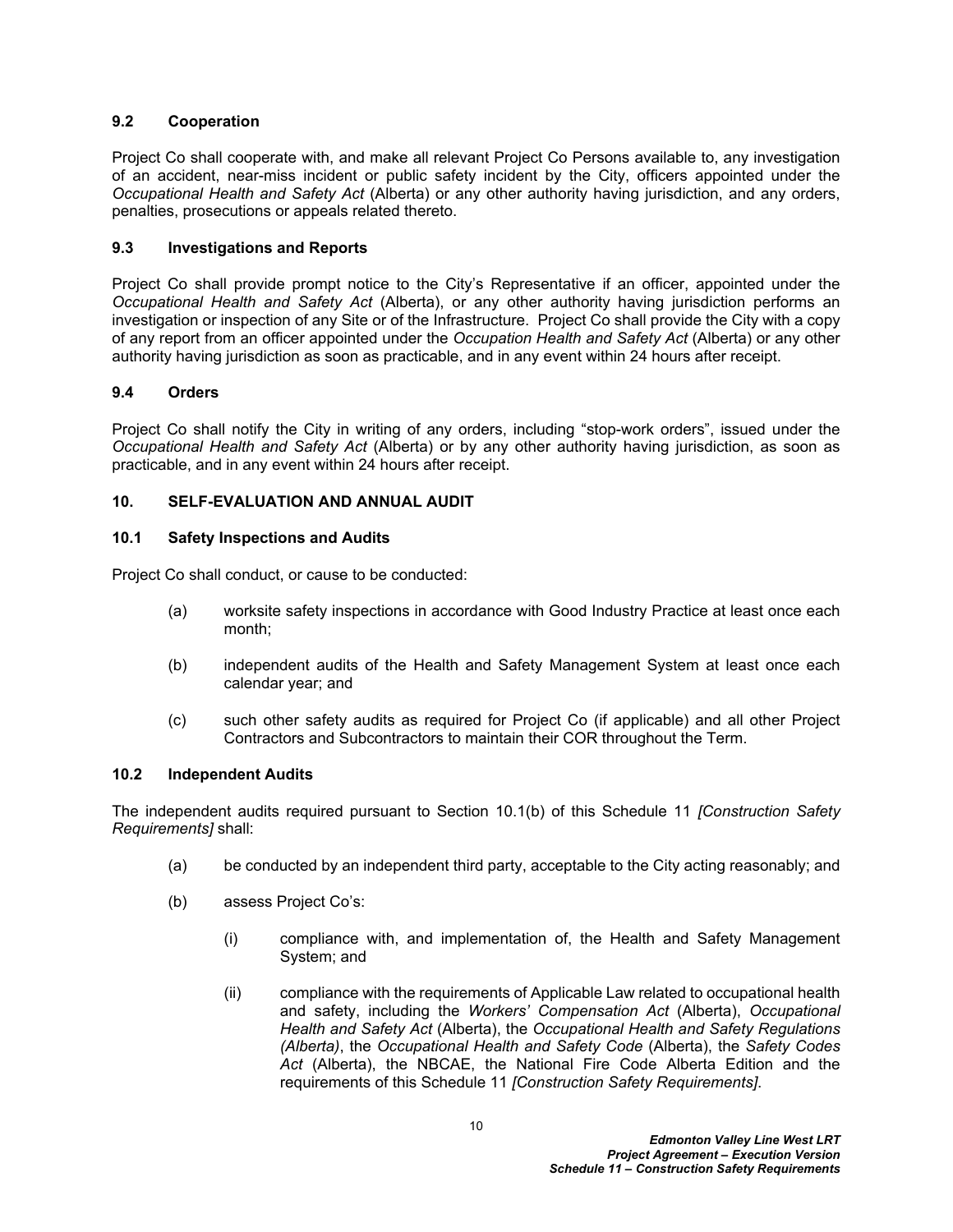Project Co shall submit to the City the independent auditor's report within one week of the anniversary of the completion of the previous independent audit and in any event within 14 days after receipt.

## <span id="page-13-0"></span>**10.3 Notice of Inspection and Audit**

Project Co shall provide advance written notice of each worksite safety inspection, independent audit and other safety audit to the City and the City may, but shall not be obligated to, attend such inspections and audits.

## <span id="page-13-1"></span>**10.4 Corrective Action**

Where a worksite safety inspection, independent audit or other safety audit identifies any Nonconformities, Project Co shall, within 10 Business Days of such inspection or audit, prepare and submit to the City a Corrective Action Plan to address and rectify all identified Nonconformities. Project Co shall promptly implement each such Corrective Action Plan to which there is no objection by the City.

### <span id="page-13-2"></span>**10.5 Self-Reporting**

Project Co shall implement and maintain an appropriate system of occupational health and safety management documentation, sufficient to demonstrate compliance with all Applicable Law related to occupational health and safety and the requirements of this Schedule 11 *[Construction Safety Requirements]*.

Within 7 days after the last day of each year during the Term, Project Co shall prepare and submit to the City a comprehensive occupational health and safety summary, in a form acceptable to the City acting reasonably, for that year, which demonstrates compliance with Applicable Law. The annual occupational health and safety summary shall include:

- (a) the outcome of all completed worksite safety inspections, independent audits and other safety audits;
- (b) all occupational health and safety related Nonconformities and the associated Corrective Actions;
- (c) all accident and incident reports prepared in accordance with Section [9.1](#page-11-1) *[Accident and Incident Reporting]* of this Schedule 11 *[Construction Safety Requirements]*; and
- (d) any orders issued under the *Occupational Health and Safety Act* (Alberta) or by any other authority having jurisdiction, during the applicable year.

## <span id="page-13-3"></span>**11. NON-PERFORMANCE EVENTS**

Failure by Project Co to comply with the obligations set forth in this Schedule 11 *[Construction Safety Requirements]* may constitute Non-Performance Events and may result in adjustments to the Payments, as more particularly provided in Schedule 16 *[Payment Mechanism]*.